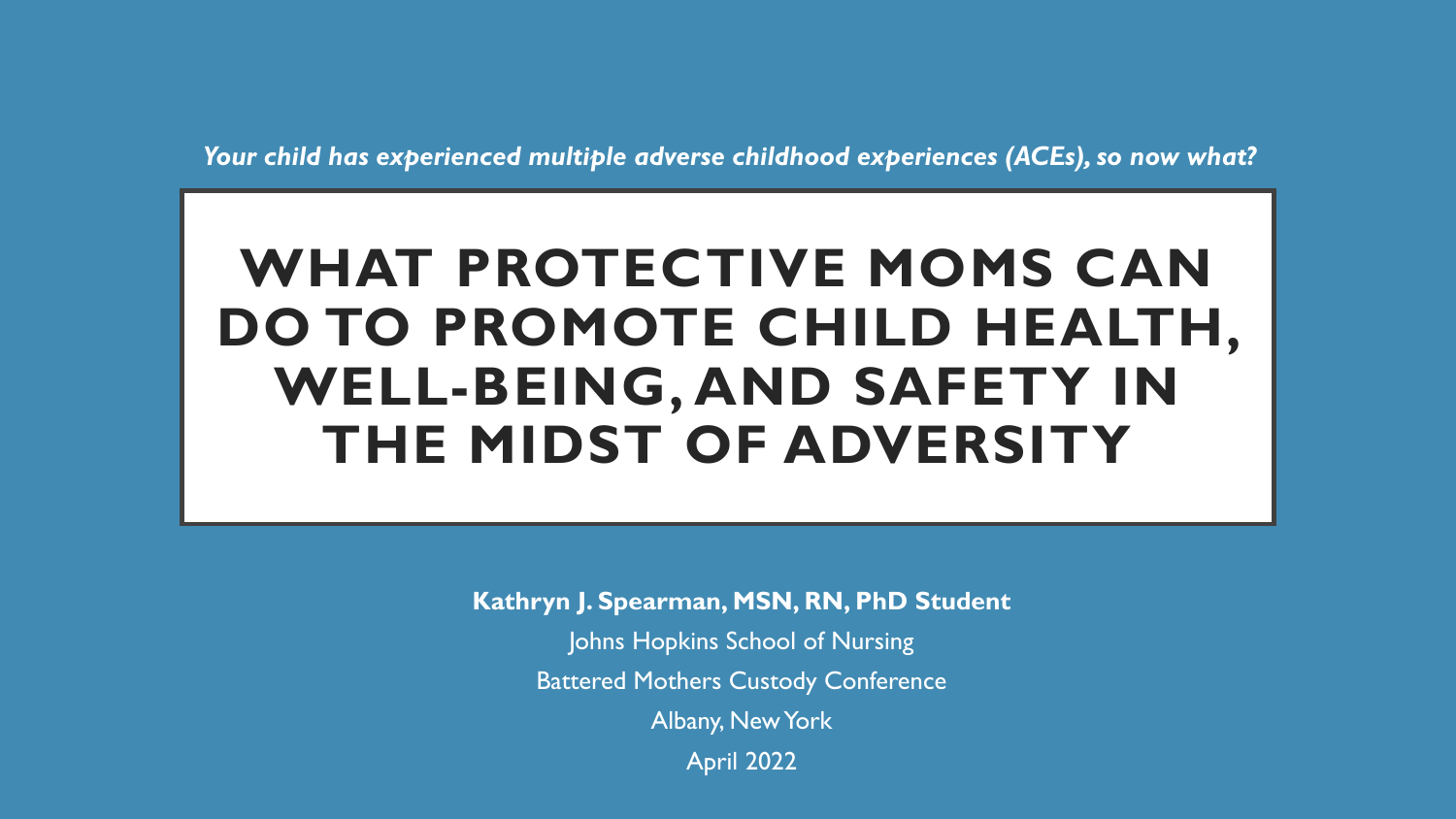First, some background on the science behind ACEs…

## WHAT WE KNOW ABOUT ADVERSE CHILDHOOD EXPERIENCES (ACES) & IMPACT ON CHILDREN'S HEALTH

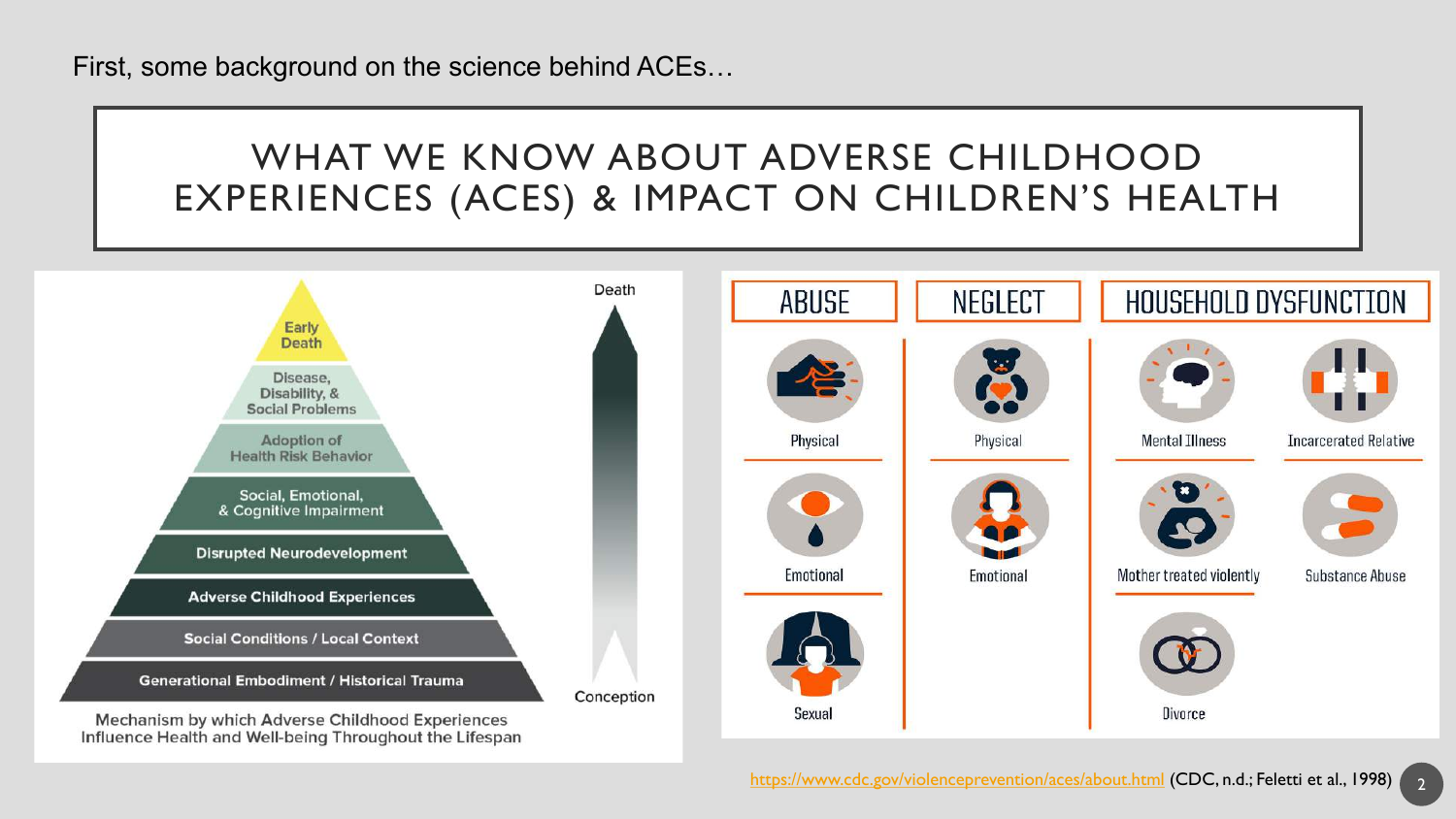

For children exposed to domestic violence, 95% have the cooccurrence of another ACE.

Children with 2 or more ACEs have higher rates of chronic physical, developmental, behavioral or emotional conditions (Bethell et al. 2017)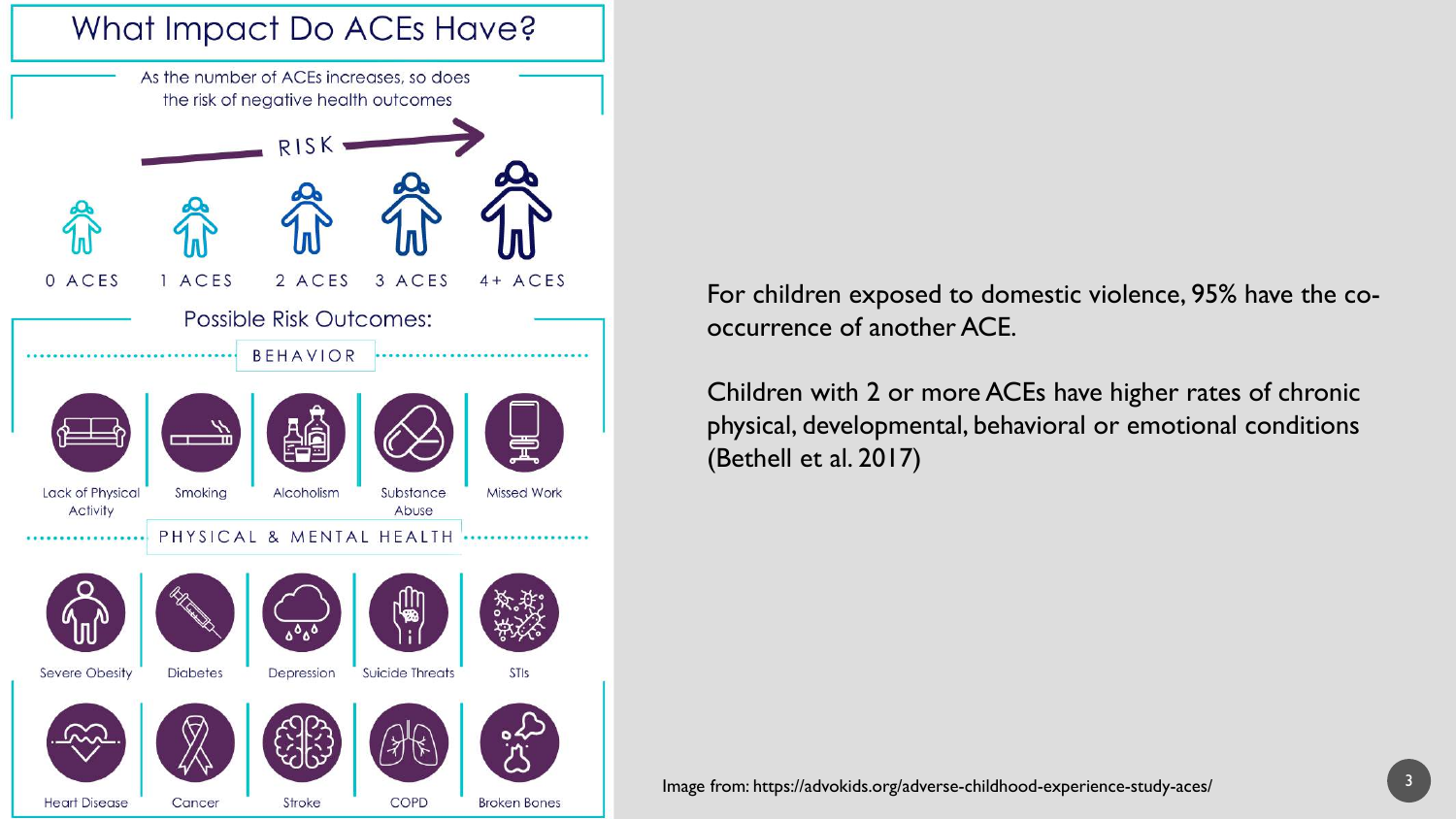### WHAT IS TOXIC STRESS?

### HOW DOES IT IMPACT KIDS?

According to the Center for the Developing Child at Harvard University (2014), toxic stress is the unrelenting activation of the stress response systems in the absence of adequate buffers.

You may also have heard this referred to as fight, flight, freeze, or fawn.

Toxic stress leads to stress-related diseases and deficits in learning, emotional, and behavioral outcomes for children and across the lifespan.

Toxic stress can result from exposure to ACEs – such as exposure to parental/caregiver IPV or child physical or sexual abuse.

But it can also result from experiences that would not typically reach the evidentiary threshold of child maltreatment or domestic violence, such as in the face of coercive control where children live in fear of the response from an adult caregiver/parent (Katz et al., 2020; Stark & Hester, 2019).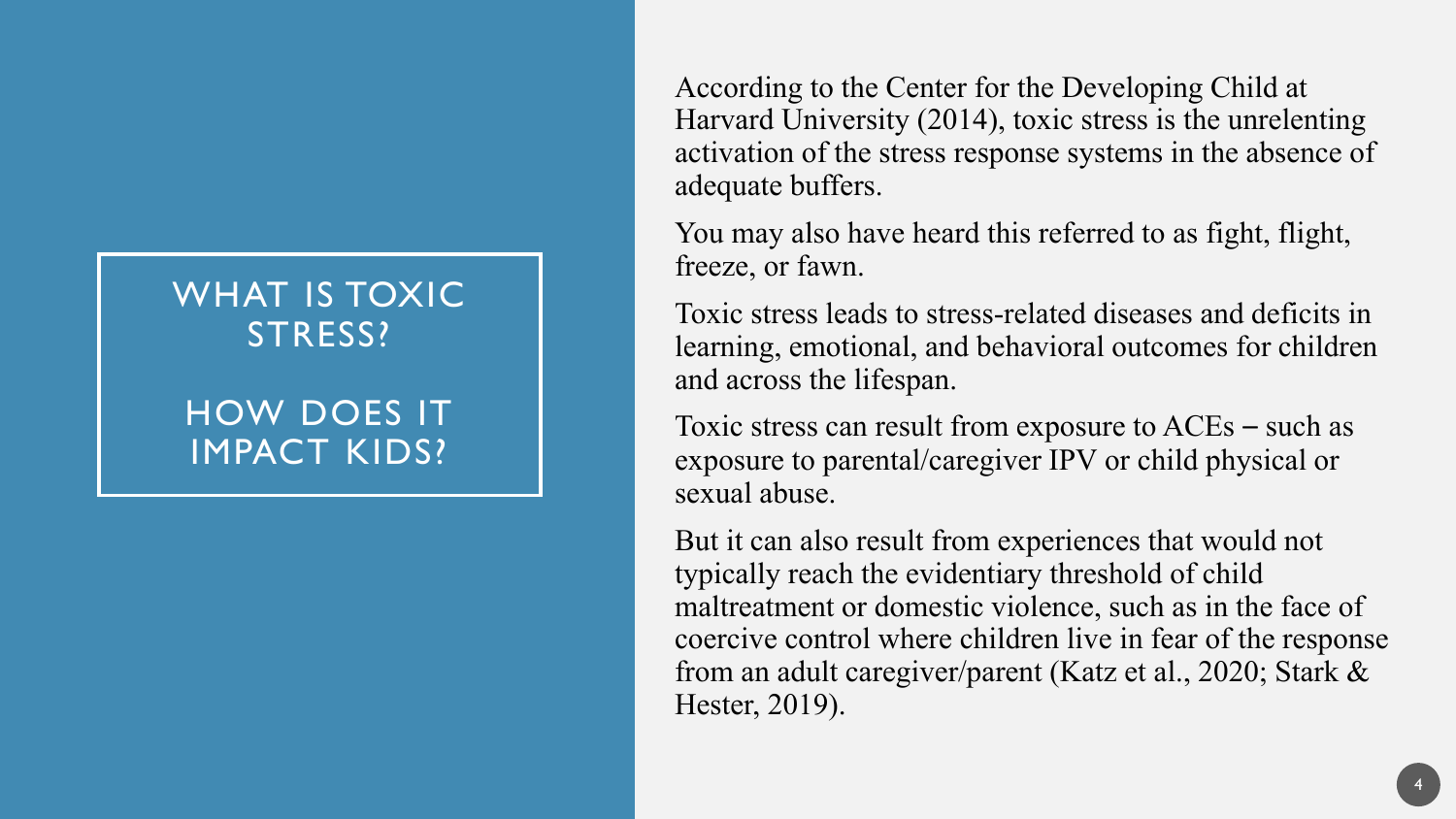### MAIN TAKEAWAYS ABOUT TOXIC **STRESS**

Main takeaways of the impact of toxic stress on children (Shonkoff et al., 2012):

- Genes and environments interact to build the architecture of the brain. Children are especially sensitive to environmental inputs during sensitive time periods. Younger children are most susceptible and vulnerable, as they are most dependent on their caregivers and unable to engage protective factors outside family systems such as peer and school support (Fogarty et al., 2020; Howell et al., 2013; Miller-Graff & Howell, 2015).
- Children develop in an environment of relationships, with the importance of a "serve and return" process. Experiences of threat or deprivation can disrupt these relationships (Machlin et al., 2019).
- Learning, behavior, social capacities, and physical and mental health are closely intertwined.
- Relational health, such as family resilience and connection, is fundamental to children's well-being (Bethell et al., 2019).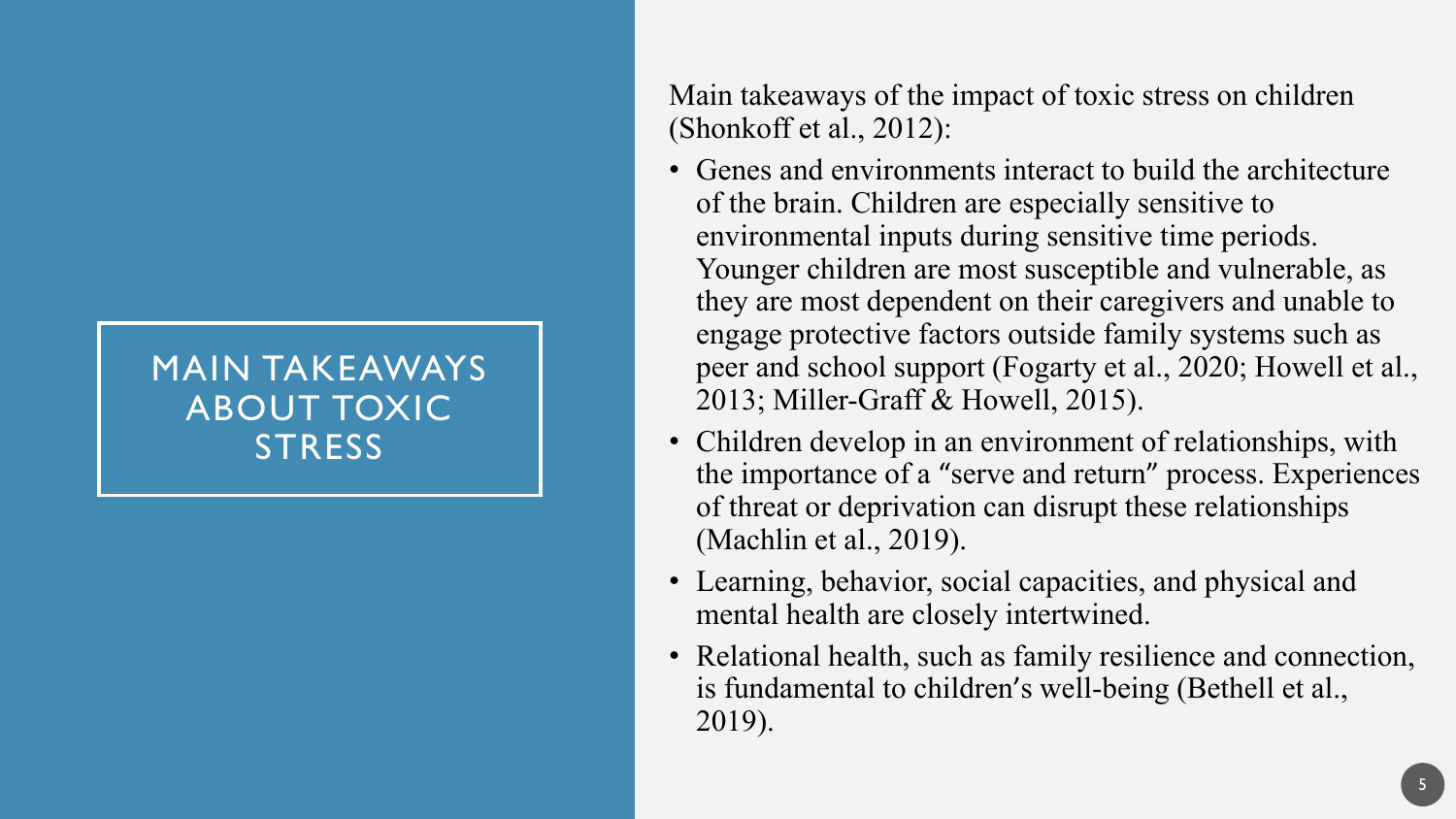#### IT'S NOT ALL DOOM AND GLOOM: THE POWER OF HEALING AND PROTECTIVE RELATIONSHIPS

Safe, supportive and nurturing relationships are one of the most important sources of healing and resiliency in a child's life. Flourishing is an independent predictor of lifelong health and can exist in the midst of adversity.

Protective parents can nurture connections and promote **positive childhood experiences** such as helping a child feel that

- they are able to talk to their family about feelings;
- their family stood by them during difficult times;
- enjoyed participating in community traditions;
- felt a sense of belonging in high school (not including those who did not attend school or were home schooled);
- felt supported by friends;
- had at least 2 nonparent adults who took genuine interest in them; and
- felt safe and protected by an adult in their home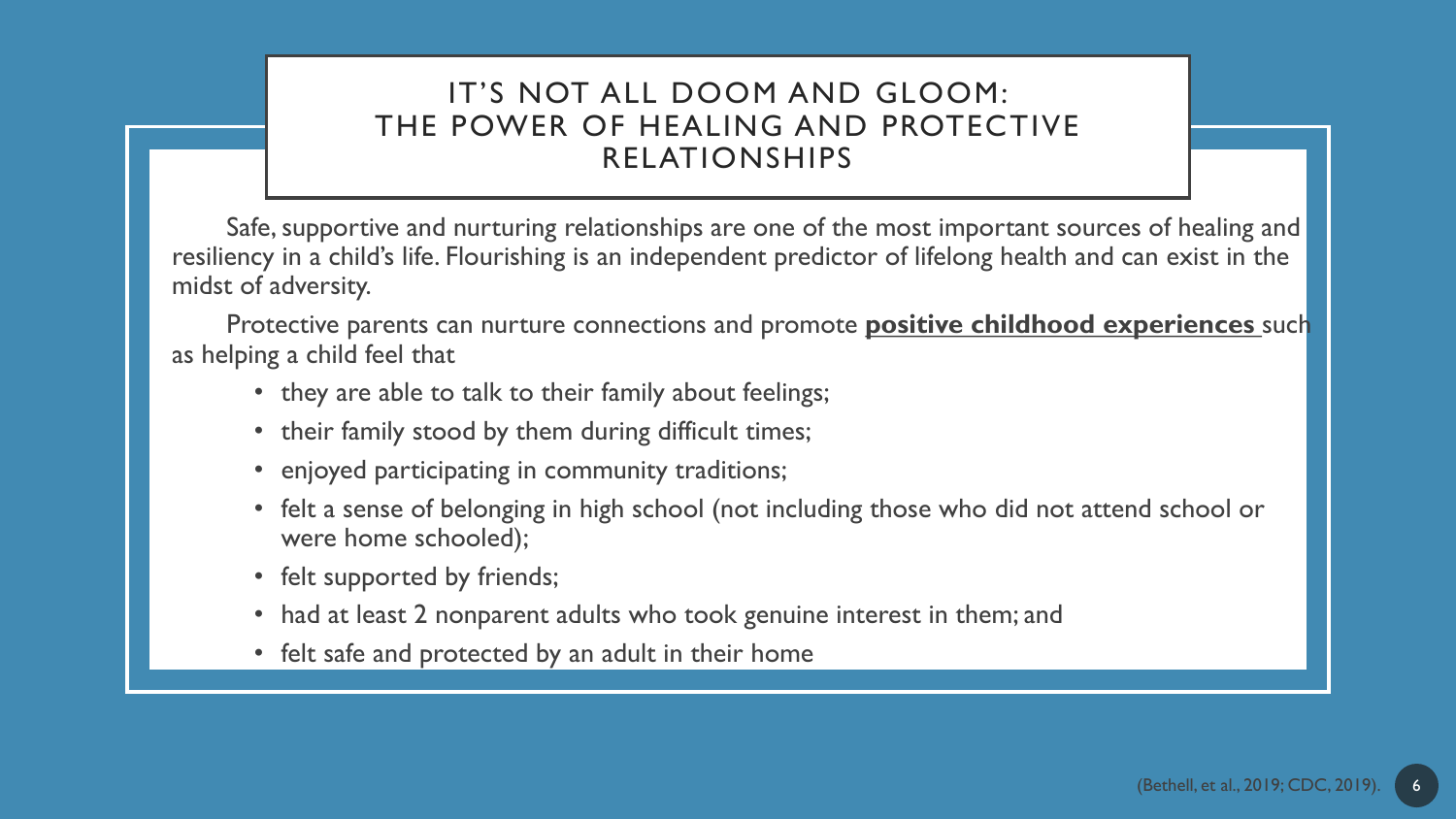• **Individual factors**: emotional self-regulation, child temperament, cognitive factors, and self-esteem

(Key takeaway: while some of these traits may be intrinsic, emotional self-regulation can be taught. Children learn from watching you! Managing your own emotions will teach children to manage their big feelings as well)

• **Family factors**: maternal physical and mental health and warm, responsive parenting

(Key takeaway: take care of your mental and physical health!)

• **Demographic protective factors**: socioeconomic advantage, caregiver employment, and maternal education

(Key takeaway: protective moms have many barriers to overcome, but focusing on your education and career can help your kids)

PROTECTIVE FACTORS FOR YOUNG **CHILDREN** EXPOSED TO IPV & MALTREATMENT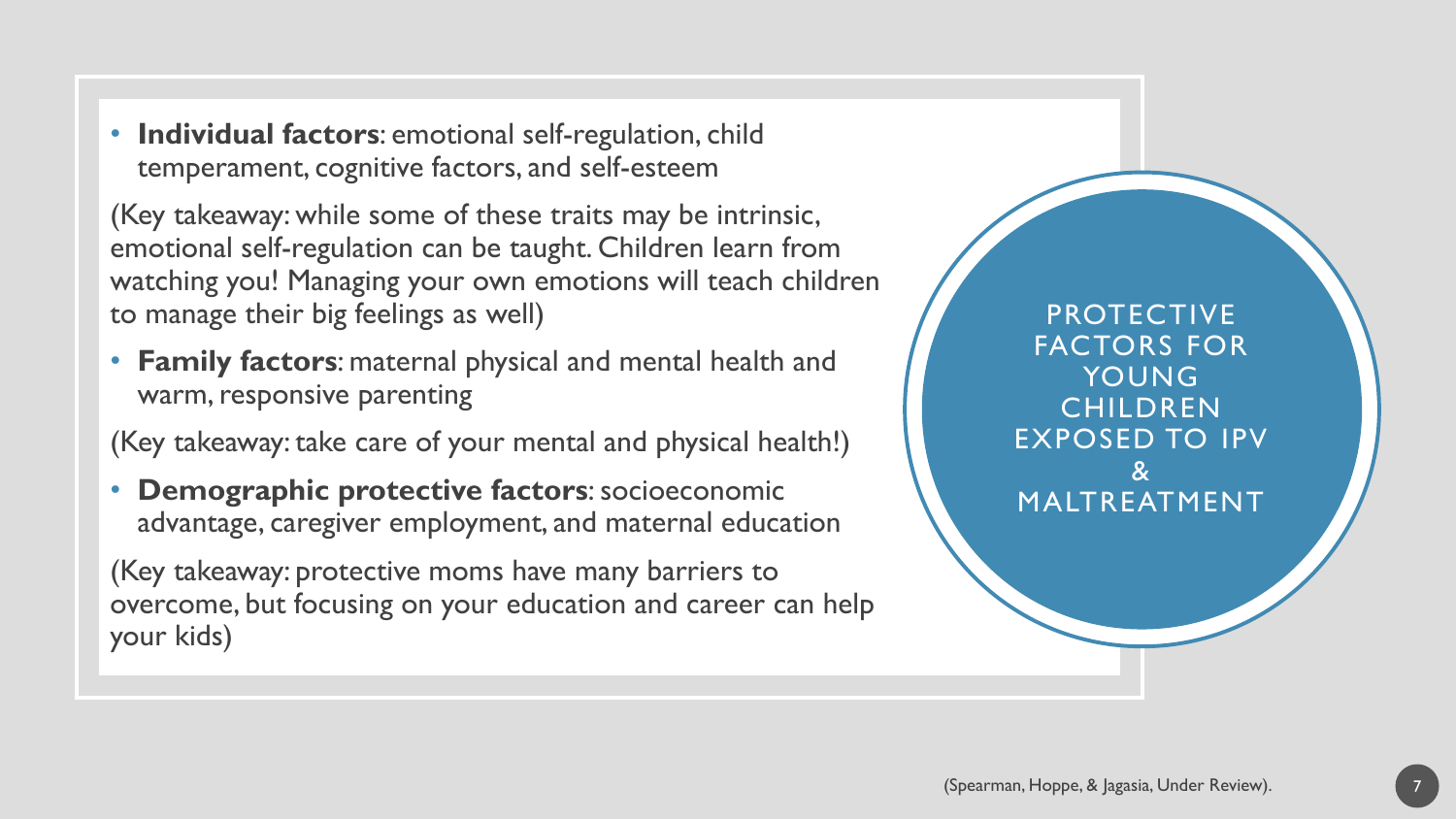**Family (this means you, protective moms!)-child connection and resilience promotes flourishing and school engagement, even in the midst of adversity**

- What does that mean? When your family faces problems, how often are you and your child likely to:
	- "talk together about what to do,"
	- "work together to solve our problems,"
	- "know we have strengths to draw on," and
	- "stay hopeful even in difficult times."
	- "can share ideas or talk about things that really matter"
	- and how well are you "handling the day-to-day demands of raising children" (parent coping – this is why it's important to take care of yourself…see next slide!).

# SO, WHAT CAN I DO?

(Bethell et al., 2019)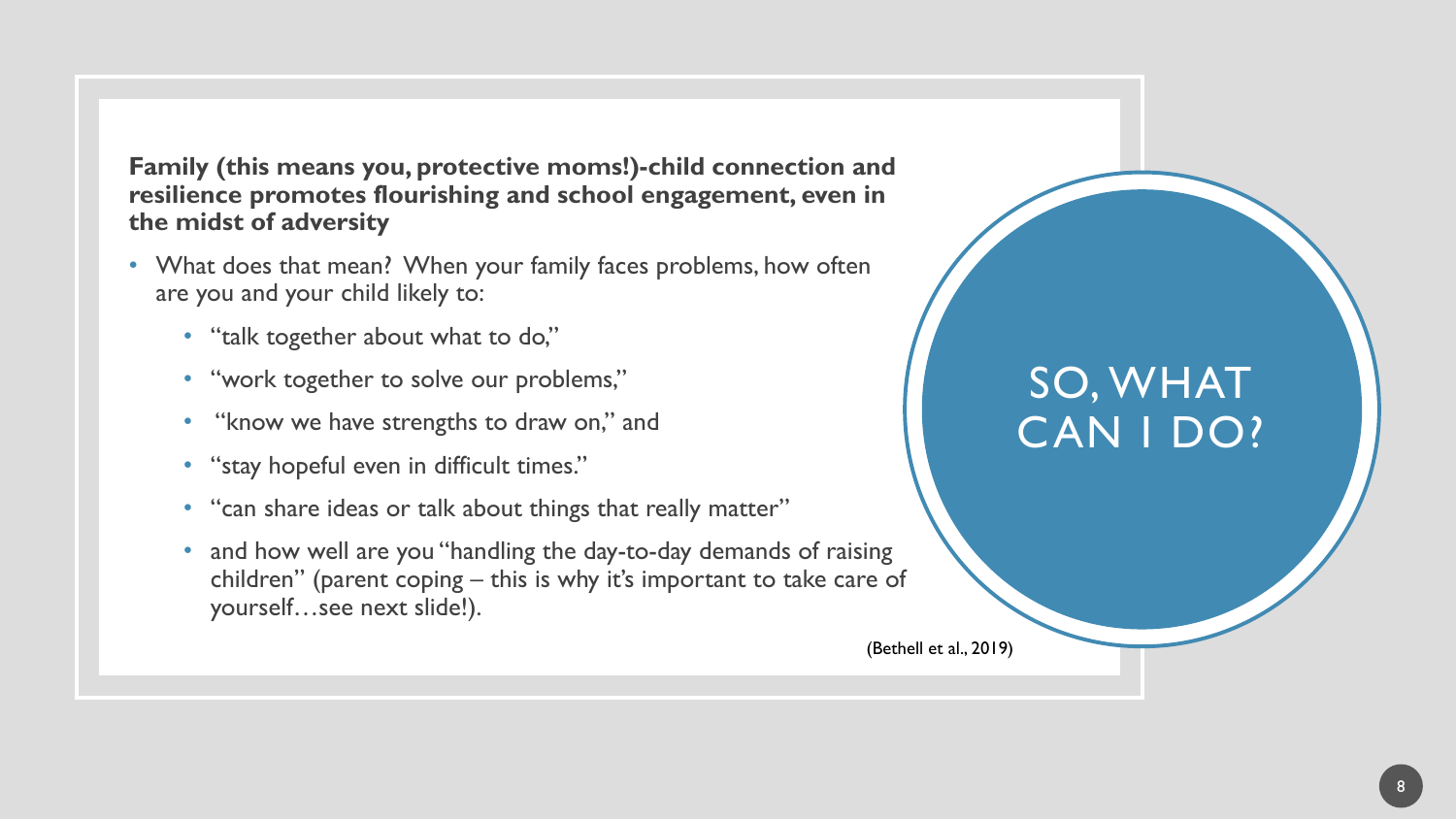## PUT YOUR OWN OXYGEN MASK ON FIRST

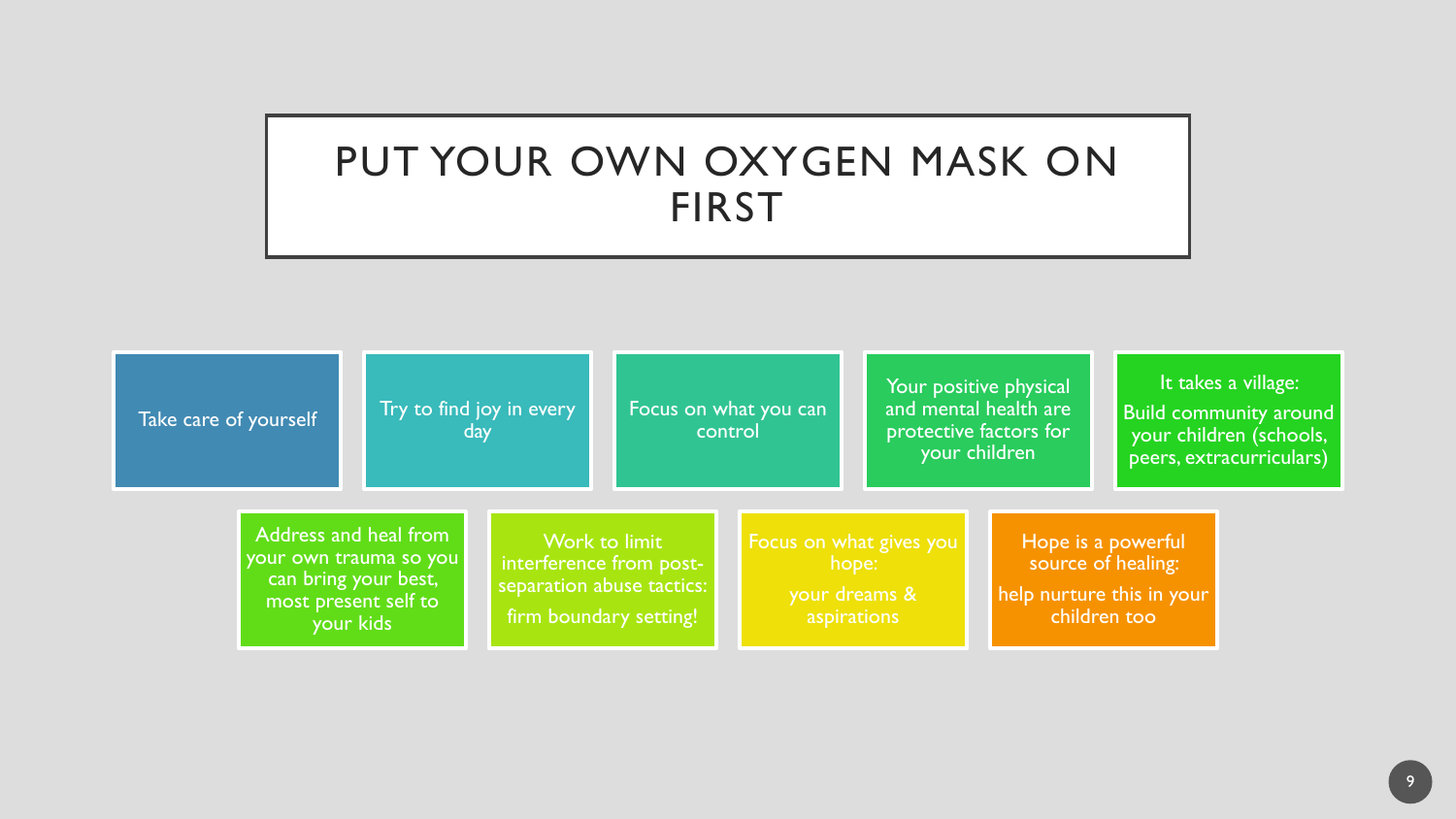### SAFETY STRATEGIES & HARM MITIGATION

- Separation, divorce and custody proceedings are well-established risk factors for homicides of women and children. Danger Assessment: understand risk of lethality (Campbell et al., 2003; Campbell et al., 2009)
- The line item on the Danger Assessment (DA) assessing for prior threats to children (line item on DA states "does he threaten to harm your children") was significant for an increased risk for a child victim in a related intimate partner homicide incident in one study (Campbell et al., 2003; Olszowy et al., 2013; Jaffe et al., 2014). **If this is true in your case, engage services to help with safety planning around court orders and transition times and visitations for children**
- Children should be considered at risk if mom is at risk (Jaffe et al., 2014)
- Safety planning: Use of apps such as MyPlan (Glass et al., 2010). Incorporate safety strategies into transitions of children during visitations. Use safety planning around times of court dates, motions, and judicial decisions – when violence can escalate
- GUNS!!!!
	- Does the perpetrator have access to guns or firearms?
	- If firearm relinquishment is not an option, advocate for SAFE STORAGE PROVISIONS in custody and parenting time orders (eg. any firearms will be appropriately stored, locked away from children, and ammunition stored and locked separately).
	- Safe storage has been shown to reduce homicides and suicides of children (Azad et al., 2020)
	- Safe storage provisions can provide protective parents an additional legal avenue to pursue that doesn't involve prosecution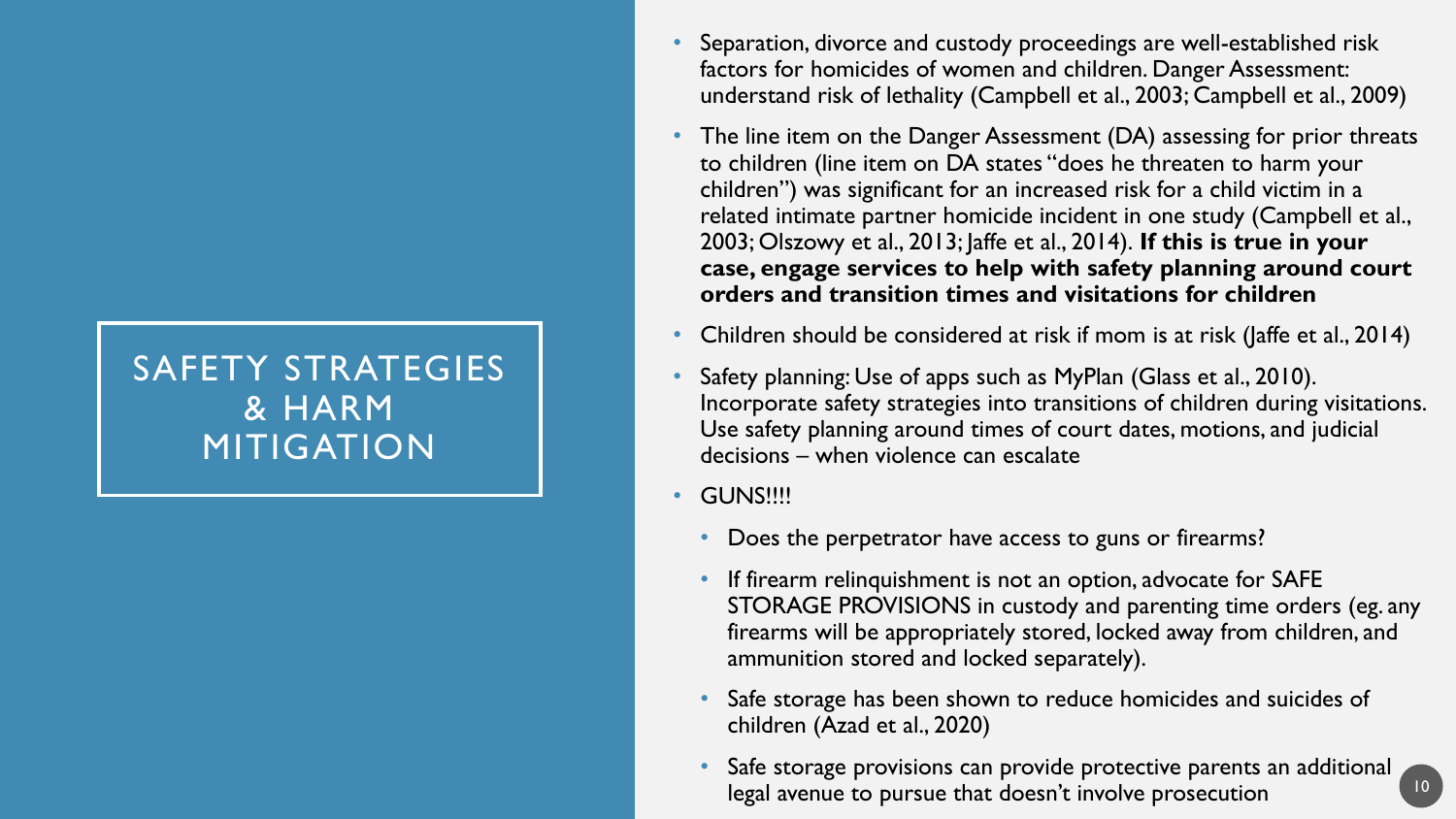## KEY TAKEAWAYS

Focus on what you can control

Take care of yourself and heal from your trauma. Focus on cultivating HOPE in your children and for yourself

Manage and regulate your emotions (easier said than done!), so your kids can learn to manage theirs

Establish safety in your home – kids first need to have a sense of safety restored – creating calming, predictable structure. To the best of your ability, limit abusive co-parents' ability to create chaos in access schedules and interfere during your parenting time – this also goes for technological intrusion (repeated phone calls, emails, etc – you have to follow the Order, but limit what you can)

Build warm, nurturing relationships with your kids - focus on the time you have contact (phone, visits) and aspects you can control

Help build a community around your children – schools, peers, extracurriculars – so that your children have advocates and support even when they aren't with you

Regardless of where your children are in this family court journey, remember that you have already given your children an incredible gift: love, believing them, and advocating for them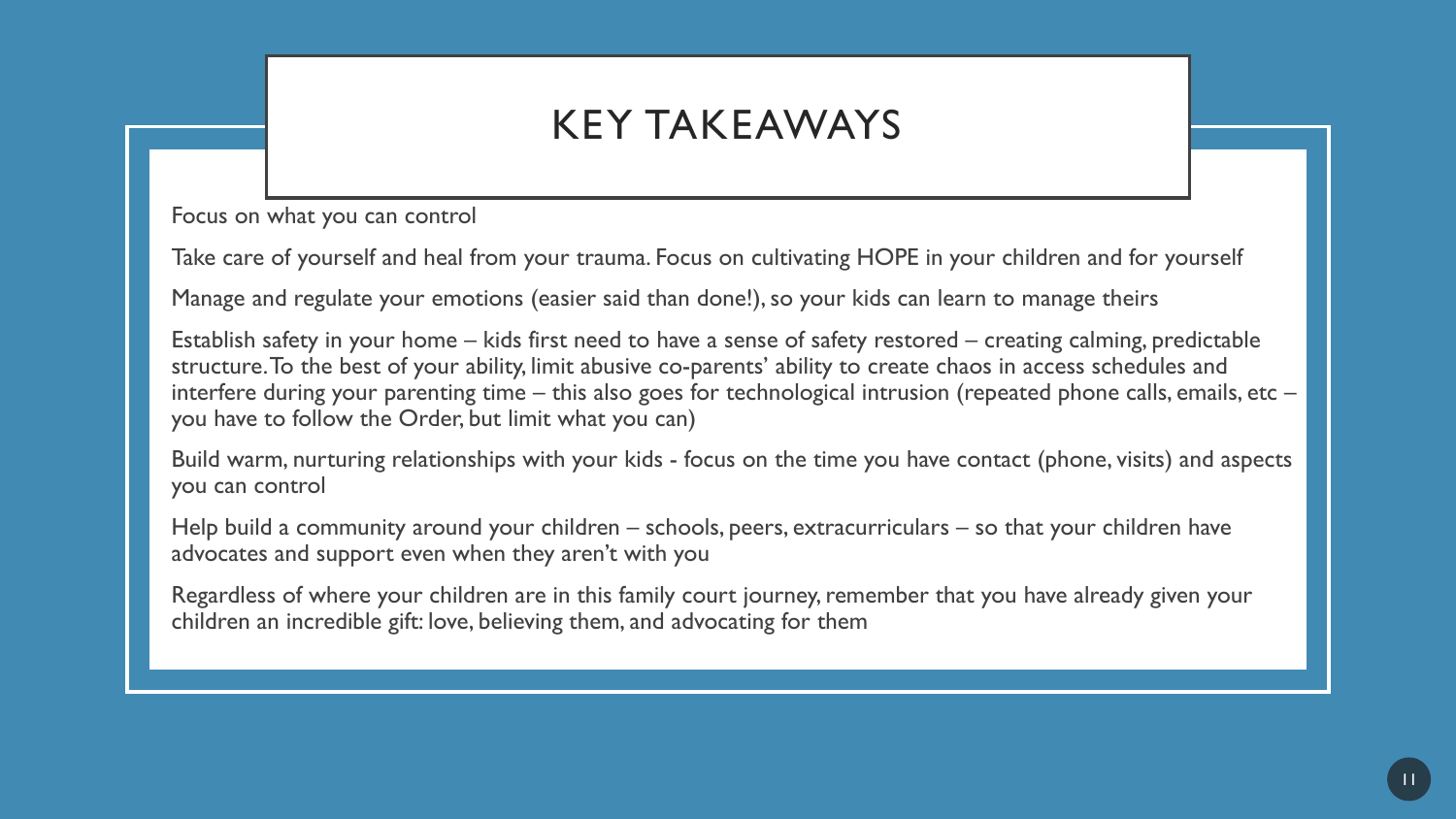

#### **Katie Spearman, MSN, RN, PhD Student**

Johns Hopkins School of Nursing

kspearm2@jhu.edu

**Kathryn J. Spearman, MSN, RN** is a trauma and violence predoctoral fellow at the Johns Hopkins University School of Nursing supported by a T32 training grant from the National Institute of Child Health and Development under PI Dr. Jacquelyn Campbell. Her dissertation is entitled *Understanding the impact of post-separation abuse on children's health and flourishing*. Her broad research interests focus on the intersection of intimate partner violence and child abuse, intimate partner violence related-<br>homicides of women and children, structural determinants of health and safety such as family court judicial decision making, and risk-assessment and interventions that promote safety, resiliency, and recovery from trauma for children and mother/child dyads who have experienced family violence. Her scientific inquiry is informed by clinical experience working as a pediatric nurse with abused children and their mothers impacted by intimate partner violence. She is the president and founder of the Adverse Childhood Experiences (ACEs) Research & Advocacy Club at Johns Hopkins University. Her BS and MSN are from the University of Virginia and Johns Hopkins University School of Nursing, respectively.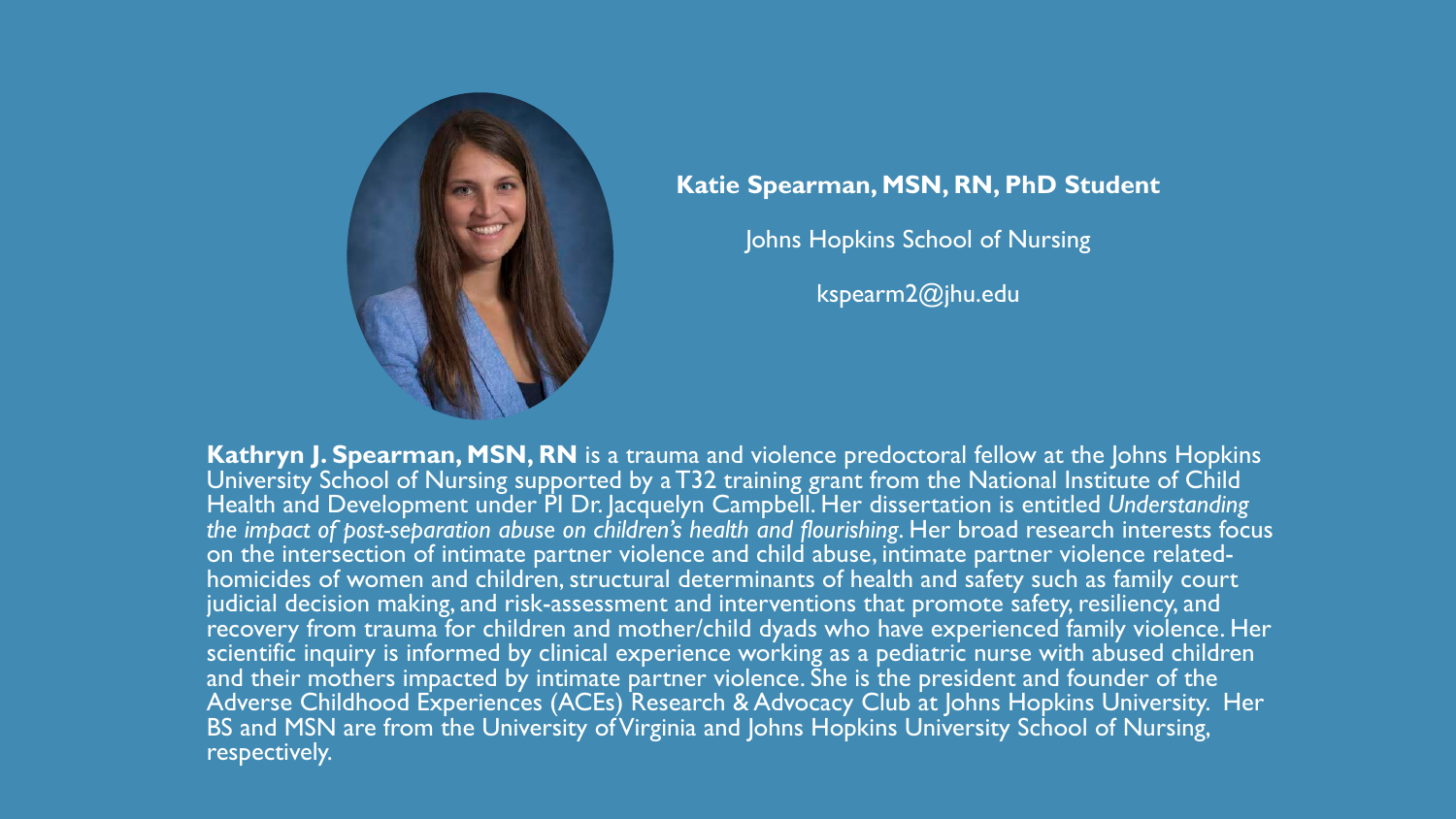## REFERENCES

Azad, H.A., Monuteaux, M. C., Rees, C.A., Siegel, M., Mannix, R., Lee, L. K., Sheehan, K. M., & Fleegler, E.W. (2020). Child Access Prevention Firearm Laws and Firearm Fatalities Among Children Aged 0 to 14 Years, 1991-2016. *JAMA Pediatrics*, *174*(5), 463-469. <https://doi.org/10.1001/jamapediatrics.2019.6227>

Bethell, C., Gombojav, N., & Whitaker, R. (2019). Family Resilience And Connection Promote Flourishing Among US Children, Even Amid Adversity. *Health Affairs*, *38*(5), 729-737. <https://doi.org/10.1377/hlthaff.2018.05425>

Bethell, C., Jones, J., Gombojav, N., Linkenbach, J., & Sege, R. (2019). Positive Childhood Experiences and Adult Mental and Relational Health in a Statewide Sample: Associations Across Adverse Childhood Experiences Levels. *JAMA Pediatrics*, *173*(11), e193007-e193007.<https://doi.org/10.1001/jamapediatrics.2019.3007>

Bethell, C. D., Davis, M. B., Gombojav, N., Stumbo, S., & Powers, K. (2017). Issue Brief: A national and across state profile on adverse childhood experiences among children and possibilities to heal and thrive. Johns Hopkins Bloomberg School of Public Health<http://www.cahmi.org/projects/adverse-childhood-experiences-aces/>

Bethell, C. D., Garner, A. S., Gombojav, N., Blackwell, C., Heller, L., & Mendelson, T. (2022). Social and Relational Health Risks and Common Mental Health Problems Among US Children: The Mitigating Role of Family Resilience and Connection to Promote Positive Socioemotional and School-Related Outcomes. *Child Adolesc Psychiatr Clin N Am*, *31*(1), 45-70. <https://doi.org/10.1016/j.chc.2021.08.001>

Campbell, J. C., Webster, D., Koziol-McLain, J., Block, C., Campbell, D., Curry, M. A., Gary, F., Glass, N., McFarlane, J., Sachs, C., Sharps, P., Ulrich, Y., Wilt, S. A., Manganello, J., Xu, X., Schollenberger, J., Frye, V., & Laughon, K. (2003). Risk factors for femicide in abusive relationships: results from a multisite case control study. *Am J Public Health*, *93*(7), 1089-1097. <https://doi.org/10.2105/ajph.93.7.1089>

CDC. (2019). *Essentials for childhood: steps to create safe, stable, and nurturing relationships and environments for all children*. Retrieved from <https://www.cdc.gov/violenceprevention/pdf/essentials-for-childhood-framework508.pdf>

Felitti, V. J., Anda, R. F., Nordenberg, D., Williamson, D. F., Spitz, A. M., Edwards, V., Koss, M. P., & Marks, J. S. (1998). Relationship of childhood abuse and household dysfunction to many of the leading causes of death in adults. The Adverse Childhood Experiences (ACE) Study. *Am J Prev Med*, *14*(4), 245-258. [https://doi.org/10.1016/s0749-3797\(98\)00017-8](https://doi.org/10.1016/s0749-3797(98)00017-8)

Fogarty, A., Giallo, R., Wood, C., Kaufman, J., & Brown, S. (2020). Emotional-behavioral resilience and competence in preschool children exposed and not exposed to intimate partner violence in early life. International Journal of Behavioral Development, 44(2), 97-106.<https://doi.org/10.1177/0165025419830241>